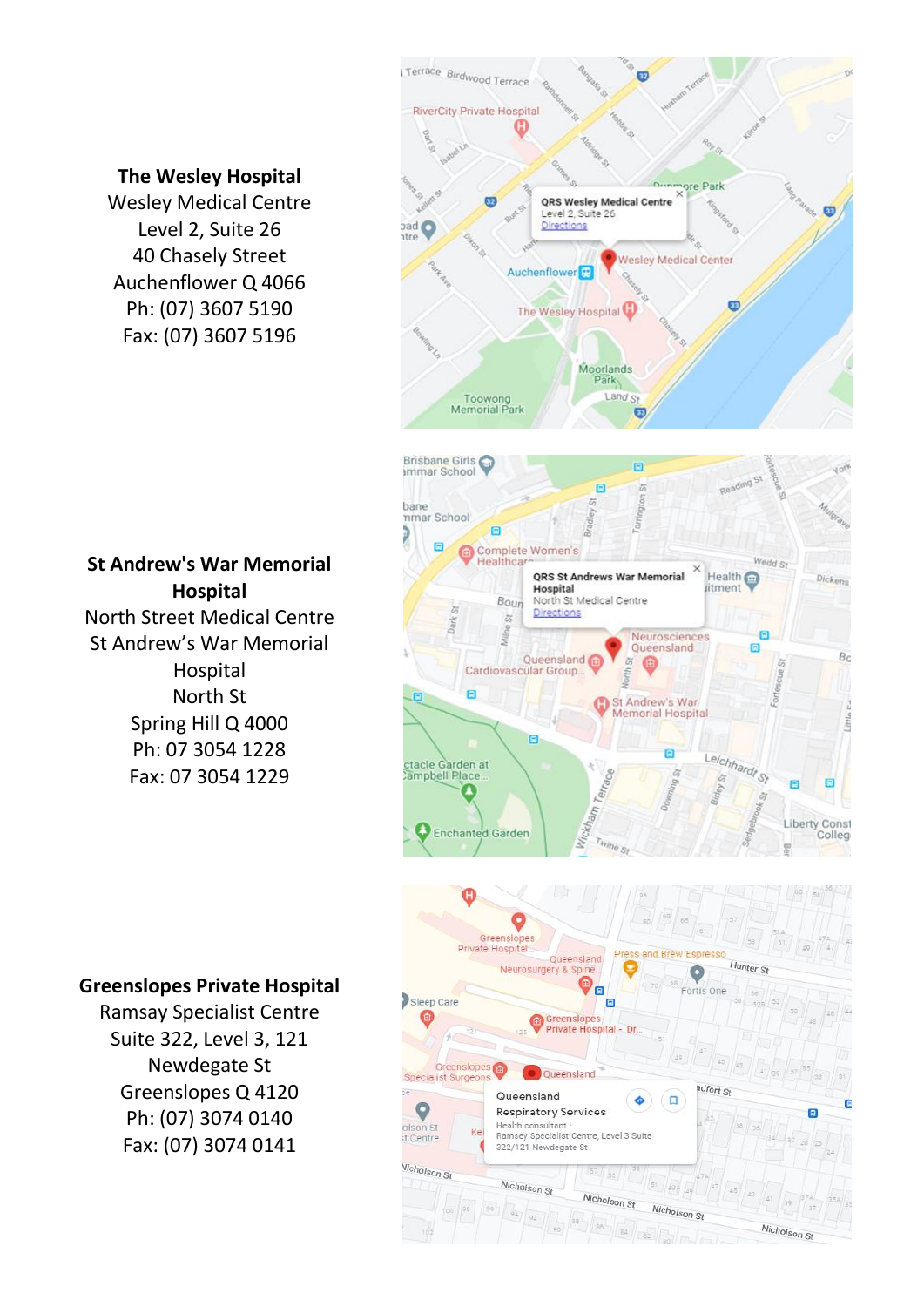### **Ipswich**

Suite 3, 18 Limestone Street Ipswich Q 4305 Ph: (07) 3050 7102 Fax: (07) 3050 7103







### **Greater Springfield Specialist Suites**

Level 5, Suite 503 Cnr Health Care Drive & Wellness Way, Springfield Central Q 4300 Ph: (07) 3180 8290 Fax: (07) 3180 8291

#### **St Vincent's Hospital Toowoomba**

St Vincent's Hospital Entrance 3, Level 2, Scott St Toowoomba Q 4350 Ph: (07) 4646 4250 Fax: (07) 4646 4253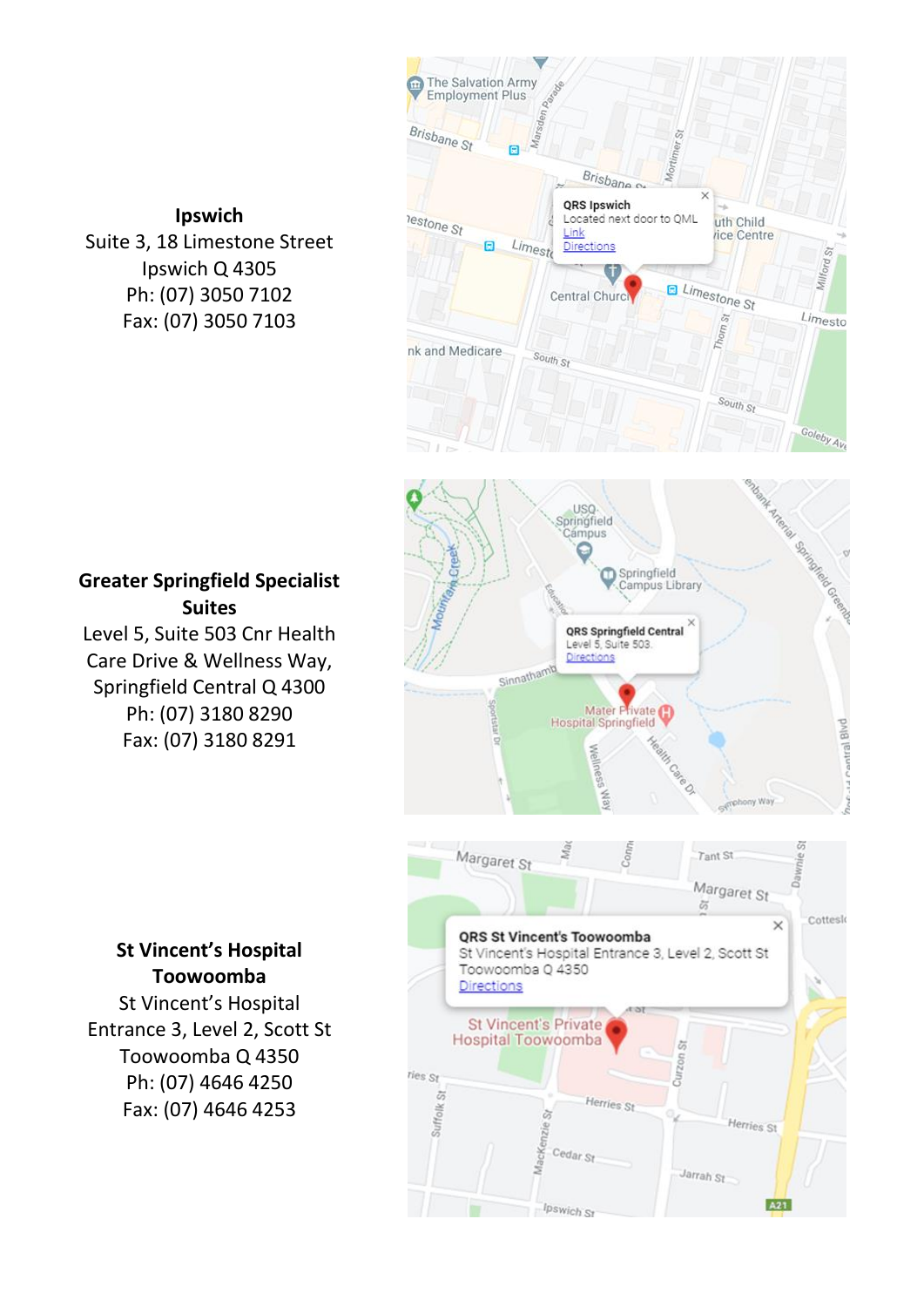## **St Andrew's Hospital Toowoomba**

St Andrew's Hospital Building 4, Level 1, Suite 31 280 North St, Rockville Q 4350 Ph: (07) 4592 8086 Fax: (07) 4592 8087







## **Pindara Private Hospital**

Pindara Private Hospital Level 1, 39 Allchurch Ave Benowa Q 4217 Ph: (07) 5610 5812 Fax: (07) 5610 5813

## **Gold Coast Private Hospital**

Ground Floor, Suite 11 14 Hill Street Southport Q 4215 Ph: (07) 5615 0005 Fax: (07) 5615 0006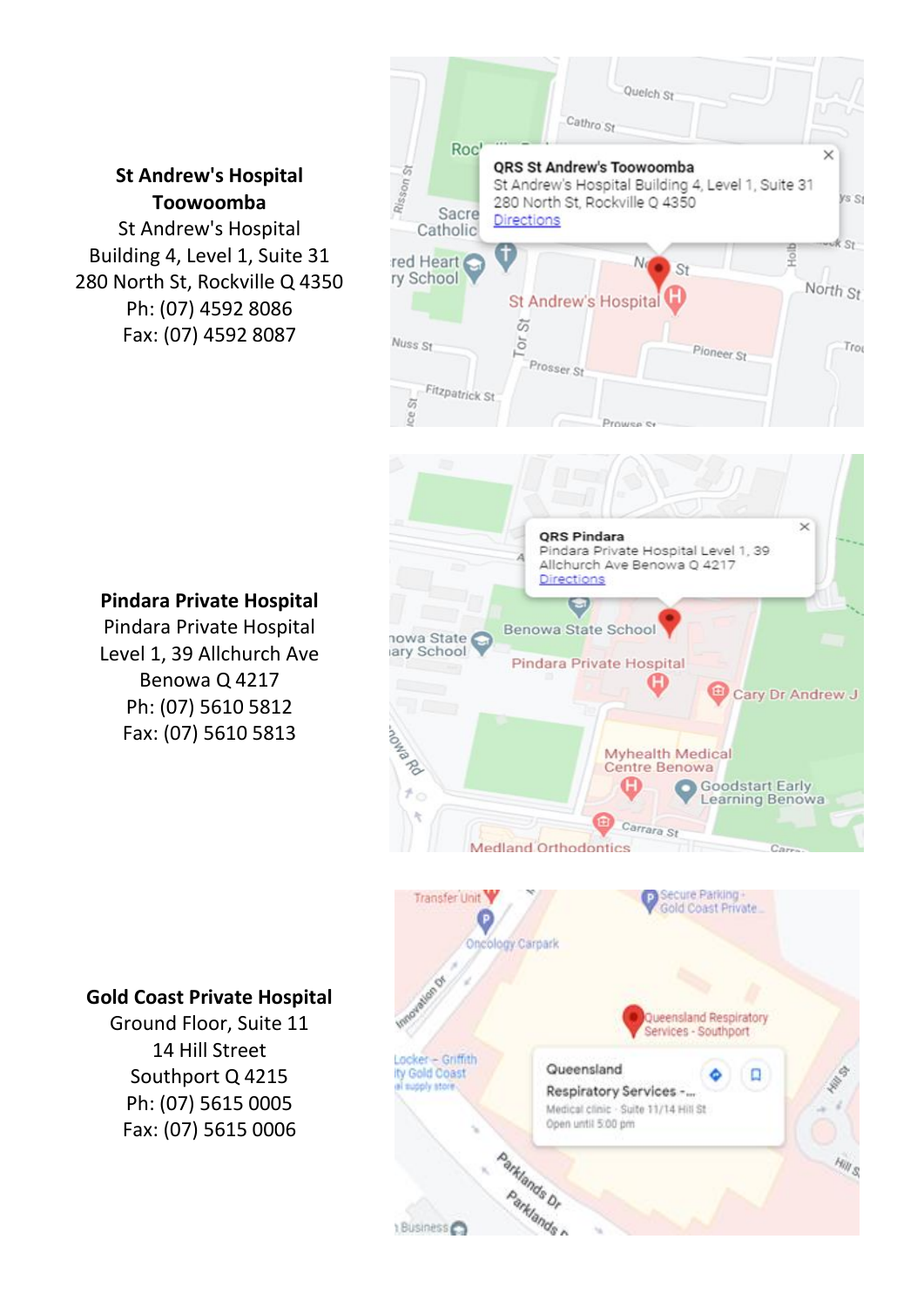

Urraween Rd